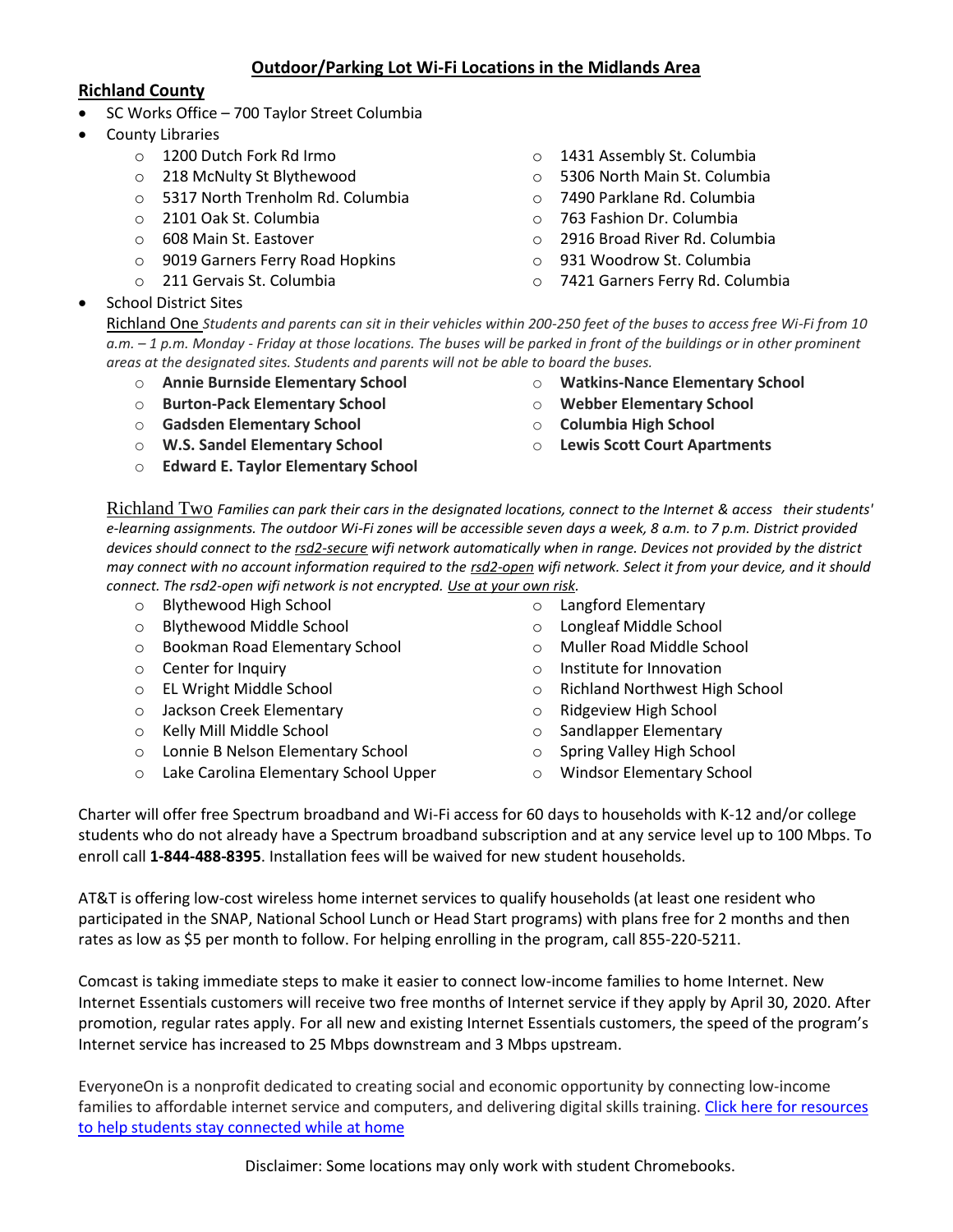## **Outdoor/Parking Lot Wi-Fi Locations in the Midlands Area**

#### **Lexington County**

- SC Works Office 671 Main Street West Columbia
- County Libraries
	- o 5440 Augusta Road Lexington
	- o 203 Armory Street Batesburg
	- o 1500 Augusta Road West Columbia
	- o 129 NW Columbia Avenue Chapin
	- o 214 S Main Street Gaston
- School District Sites

Lexington One *At this time, the district has not published any public access wifi.*

Lexington Two *All Lexington Two schools and offices offer Wi-Fi access from the parking lots. Park close to the building and you can pick up a signal.*

- o Cayce Elementary
- o Congaree Elementary
- o Riverbank Elementary
- o Springdale Elementary
- o Herbert A Wood Elementary
- o 405 Broad Street Gilbert
- o 6251 St Andrews Rd Columbia (Irmo area)
- o 206 Pine Street Pelion
- o 200 Sunset Dr West Columbia (South Congaree-Pine Ridge area)
	- o R.H. Fulmer Middle
	- o Northside Middle
	- o Pine Ridge Middle
	- o Airport High
	- o Brookland-Cayce High

Lexington Three *Families who need to access wi-fi can do so from the parking lot of any district facility. The district's guest wi-fi access will not require a password through the duration of the school shutdown.*

- o Batesburg Primary School
- o Bateburg-Leesville Elementary
- o Batesburg-Leesville Middle

o Bateburg-Leesville High o Lifelong Learning Center

Lexington Four *Beginning on April 6, Internet access will be available outside of six locations across the district. Maps will be posted to the district web page. Students who need Internet access will be able to sync their devices at these locations.*

Lexington/Richland Five At *this time, the district has not published any public access wifi.*

- Public Parks with Wi-Fi Access
	- o West Columbia Riverwalk Park and Amphitheater 109 [Alexander](https://maps.google.com/?q=109+Alexander+Road,+West+Columbia&entry=gmail&source=g) Road, West Columbia
	- o Interactive Art Park 425 Meeting Street
	- o Rosamunda Percell-Butler Community Park 1100 Raleigh Street
	- o Douglas Reeves Community Park 761 Augusta Street

Charter will offer free Spectrum broadband and Wi-Fi access for 60 days to households with K-12 and/or college students who do not already have a Spectrum broadband subscription and at any service level up to 100 Mbps. To enroll call **1-844-488-8395**. Installation fees will be waived for new student households.

AT&T is offering low-cost wireless home internet services to qualify households (at least one resident who participated in the SNAP, National School Lunch or Head Start programs) with plans free for 2 months and then rates as low as \$5 per month to follow. For helping enrolling in the program, call 855-220-5211.

Comcast is taking immediate steps to make it easier to connect low-income families to home Internet. New Internet Essentials customers will receive two free months of Internet service if they apply by April 30, 2020. After promotion, regular rates apply. For all new and existing Internet Essentials customers, the speed of the program's Internet service has increased to 25 Mbps downstream and 3 Mbps upstream.

EveryoneOn is a nonprofit dedicated to creating social and economic opportunity by connecting low-income families to affordable internet service and computers, and delivering digital skills training. [Click here for resources to help students](https://www.everyoneon.org/digital-tool-kit)  [stay connected while at home](https://www.everyoneon.org/digital-tool-kit)

Disclaimer: Some locations may only work with student Chromebooks.